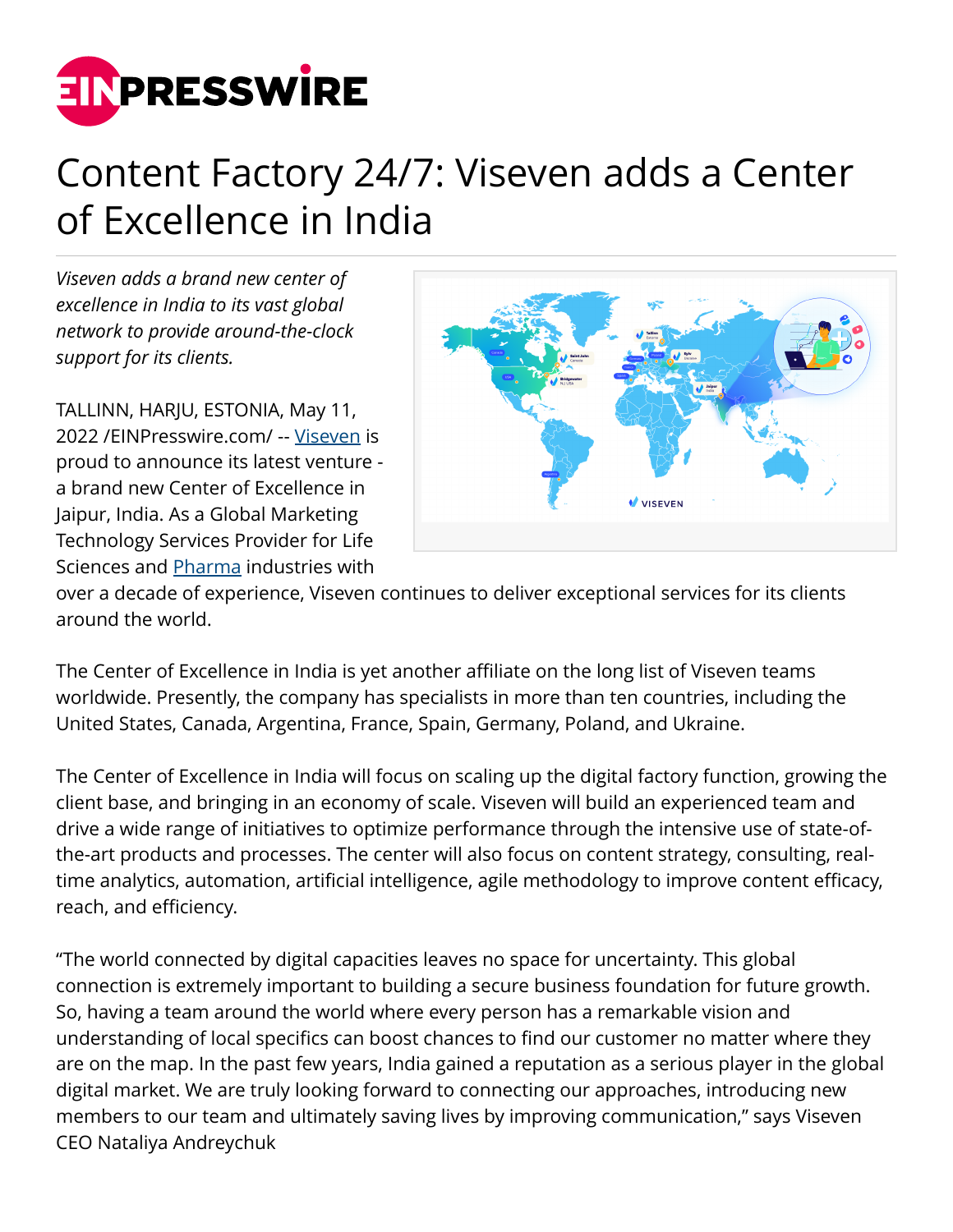With the next-generation innovation, Viseven continues to secure its place as a pioneer working to develop a smart, connected content strategy and delivery center which will bring visionary content delivery and management techniques that will allow the company to improve its services to healthcare and patients. Based on the ingenious concept of "Innovation-in-content delivery," Viseven will work with advanced technology tools and domain experts to bring value to their stakeholders.

Viseven Digital [Content Factory](https://viseven.com/full-digital-content-factory/) is a comprehensive set of smart solutions ensuring a single approach to content management across all brands, channels, and markets. The success behind a Content Factory is a coordinated team of experts able to cover content requests around the clock. Digital solution managers, liaisons, channel and project managers, and many other specialists ensure agile management and extensive digital content production on a global and local level.

"Viseven Digital Content Factory key strength is their ability to run a "follow the sun" approach. Their teams work on the same projects from multiple locations worldwide, which reduces our time to market while providing fast-paced feedback to marketers." adds Stephane Rochy, Global Delivery Lead at Biogen

Viseven enables an innovative governance model where a senior specialist is always involved in content production. Continuous service with more facilities for workload distribution provides better quality and faster content time-to-market, while a single development standard facilitates the exchange of materials and tasks.

Independent and unbiased QA experts minimize the risk of disruption to the content supply chain, adding a fresh look to content, fostering transparency and quick reaction.

Local liaison and channel managers work as one single point of contact that operates in place to minimize confusion around the new processes and the coordination with different stakeholders. They coordinate workflow from first to last, covering:

- • Compliance
- • Former projects (continuity = consistency)
- • Facilitated localization
- • Channel specifics (not to waste effort on the content not likely to perform)

•All questions regarding implementation steps, use of the platform and all content types, and how it works.

This flexible model covers the whole process of content production from localization and adaptation, content delivery for medical approval, and publication to content review.

If you are interested in finding out more about Viseven and our services and products for Life